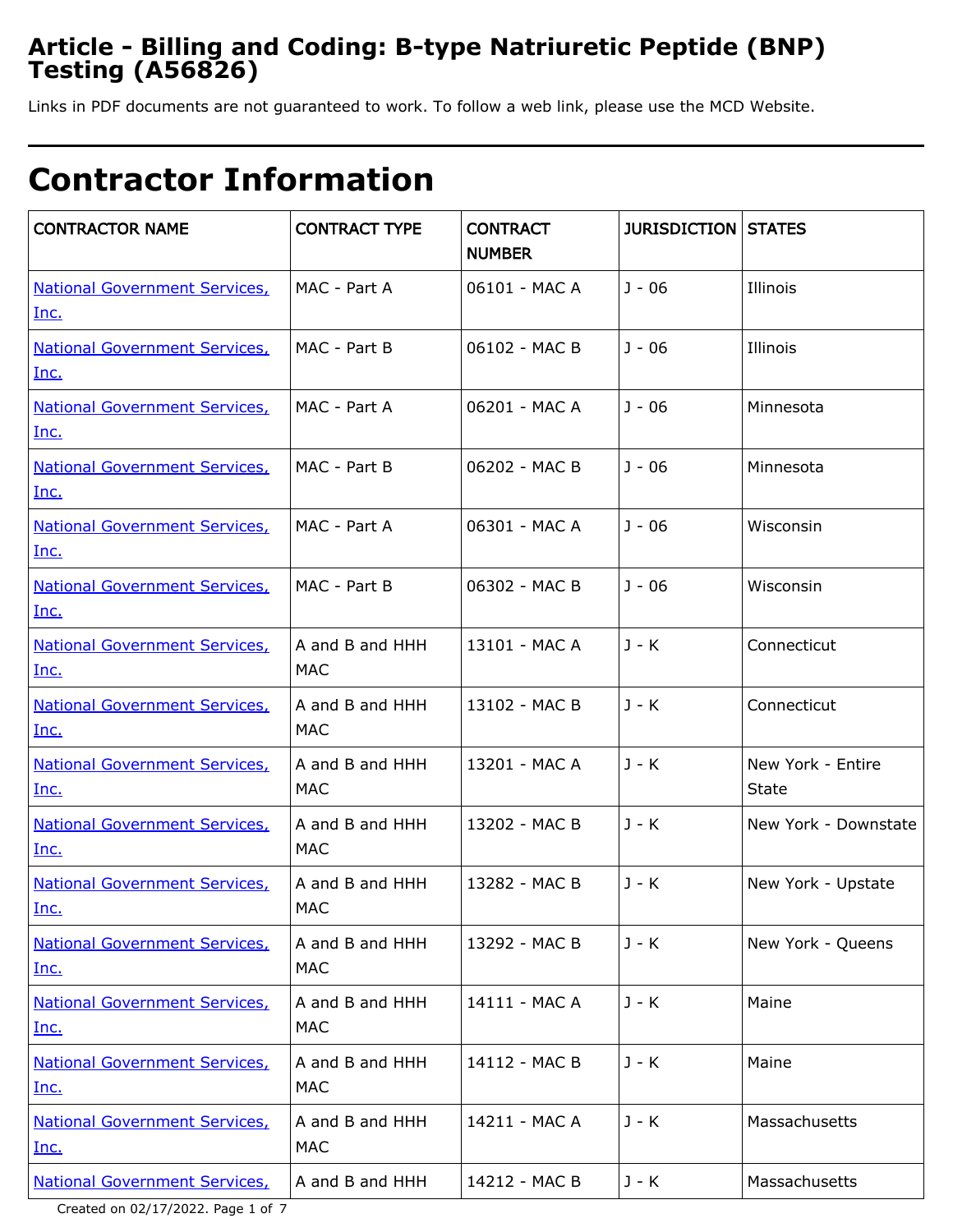| <b>CONTRACTOR NAME</b>                       | <b>CONTRACT TYPE</b>   | <b>CONTRACT</b><br><b>NUMBER</b> | <b>JURISDICTION STATES</b> |               |
|----------------------------------------------|------------------------|----------------------------------|----------------------------|---------------|
| Inc.                                         | MAC                    |                                  |                            |               |
| <b>National Government Services</b><br>Inc.  | A and B and HHH<br>MAC | 14311 - MAC A                    | J - K                      | New Hampshire |
| <b>National Government Services,</b><br>Inc. | A and B and HHH<br>MAC | 14312 - MAC B                    | $J - K$                    | New Hampshire |
| <b>National Government Services,</b><br>Inc. | A and B and HHH<br>MAC | 14411 - MAC A                    | $J - K$                    | Rhode Island  |
| <b>National Government Services</b><br>Inc.  | A and B and HHH<br>MAC | 14412 - MAC B                    | $J - K$                    | Rhode Island  |
| <b>National Government Services,</b><br>Inc. | A and B and HHH<br>MAC | 14511 - MAC A                    | $J - K$                    | Vermont       |
| <b>National Government Services</b><br>Inc.  | A and B and HHH<br>MAC | 14512 - MAC B                    | J - K                      | Vermont       |

# **Article Information**

## **General Information**

**Article ID**

A56826

#### **Article Title**

Billing and Coding: B-type Natriuretic Peptide (BNP) **Testing** 

#### **Article Type**

Billing and Coding

### **Original Effective Date**

11/07/2019

**Revision Effective Date** N/A

**Revision Ending Date** N/A

#### **Retirement Date** N/A

#### **AMA CPT / ADA CDT / AHA NUBC Copyright Statement**

CPT codes, descriptions and other data only are copyright 2021 American Medical Association. All Rights Reserved. Applicable FARS/HHSARS apply.

Fee schedules, relative value units, conversion factors and/or related components are not assigned by the AMA, are not part of CPT, and the AMA is not recommending their use. The AMA does not directly or indirectly practice medicine or dispense medical services. The AMA assumes no liability for data contained or not contained herein.

Current Dental Terminology © 2021 American Dental Association. All rights reserved.

Copyright © 2013 - 2021, the American Hospital Association, Chicago, Illinois. Reproduced by CMS with permission. No portion of the American Hospital Association (AHA) copyrighted materials contained within this publication may be copied without the express written consent of the AHA. AHA copyrighted materials including the UB-04 codes and descriptions may not be removed, copied, or utilized within any software, product, service, solution or derivative work without the written consent of the AHA. If an entity wishes to utilize any AHA materials, please contact the AHA at 312- 893-6816. Making copies or utilizing the content of the UB-04 Manual, including the codes and/or descriptions, for internal purposes, resale and/or to be used in any product or publication; creating any modified or derivative work of the UB-04 Manual and/or codes and descriptions; and/or making any commercial use of UB-04 Manual or any portion thereof, including the codes and/or descriptions, is only authorized with an express license from the American Hospital Association. To license the electronic data file of UB-04 Data Specifications, contact Tim Carlson at (312) 893- 6816. You may also contact us at ub04@aha.org.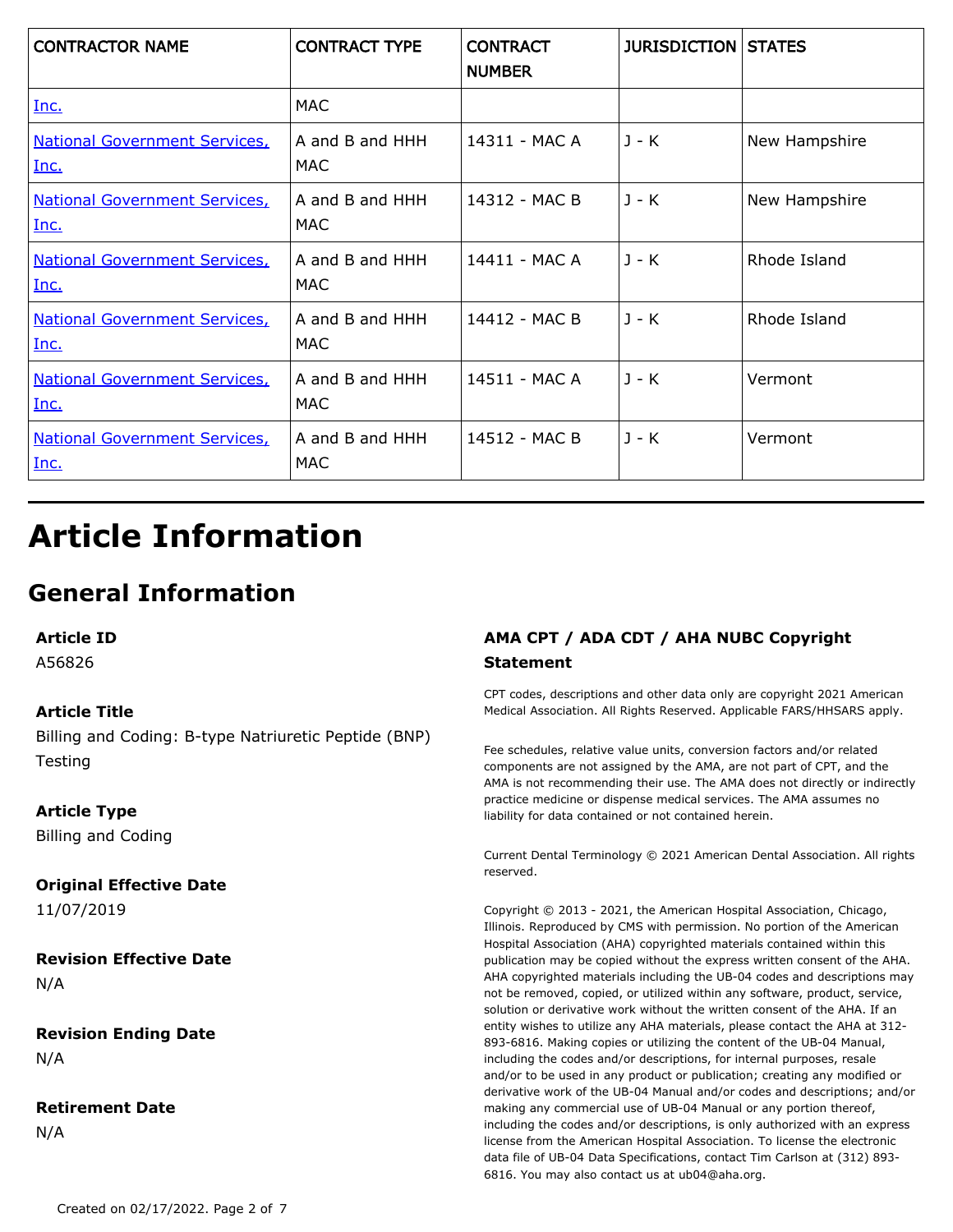### **CMS National Coverage Policy**

N/A

## **Article Guidance**

#### **Article Text**

This article contains coding and other guidelines that complement the Local Coverage Determination (LCD) for B-type Natriuretic Peptide (BNP) Testing

#### **Coding Information:**

Procedure codes may be subject to National Correct Coding Initiative (NCCI) edits or OPPS packaging edits. Refer to NCCI and OPPS requirements prior to billing Medicare.

For services requiring a referring/ordering physician, the name and NPI of the referring/ordering physician must be reported on the claim.

A claim submitted without a valid ICD-10-CM diagnosis code will be returned to the provider as an incomplete claim under Section 1833(e) of the Social Security Act.

The diagnosis code(s) must best describe the patient's condition for which the service was performed. For diagnostic tests, report the result of the test if known; otherwise the symptoms prompting the performance of the test should be reported.

#### **Documentation Requirements:**

The patient's medical record must contain documentation that fully supports the medical necessity for services included within the related LCD. (See "Indications and Limitations of Coverage.") This documentation includes, but is not limited to, relevant medical history, physical examination, and results of pertinent diagnostic tests or procedures. Each claim must be submitted with ICD-10-CM codes that reflect the condition of the patient, and indicate the reason(s) for which the service was performed. Claims submitted without ICD-10-CM codes will be returned. Documentation must be available to Medicare upon request.

#### **Utilization Guidelines:**

Frequency of testing should be guided by the clinical circumstances and evidence-based literature.

# **Coding Information**

| <b>CPT/HCPCS Codes</b> |  |
|------------------------|--|
|------------------------|--|

**Group 1 Paragraph:**

N/A

**Group 1 Codes:** (1 Code)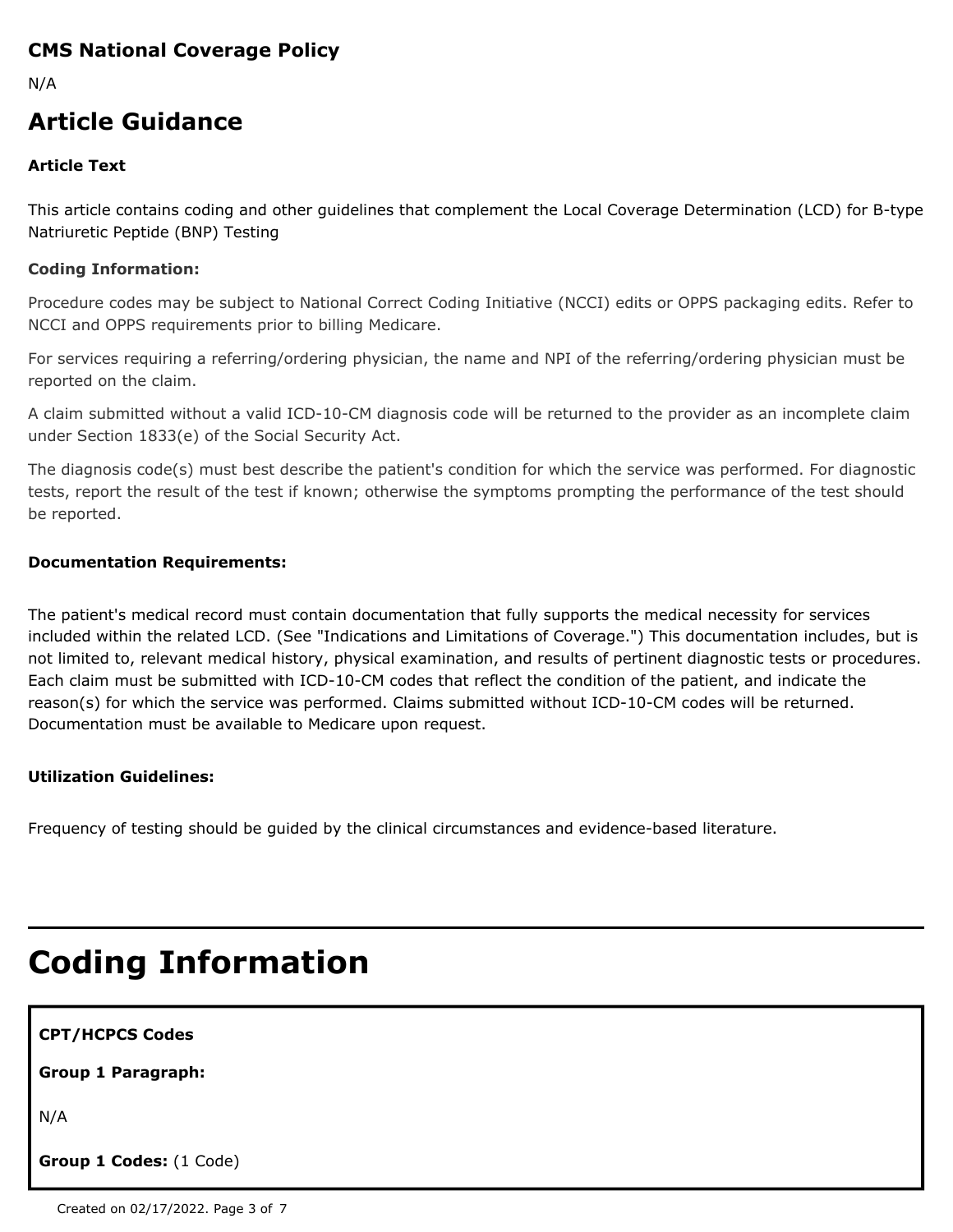#### **CPT/HCPCS Modifiers**

N/A

#### **ICD-10-CM Codes that Support Medical Necessity**

#### **Group 1 Paragraph:**

The correct use of an ICD-10-CM code listed below does not assure coverage of a service. The service must be reasonable and necessary in the specific case and must meet the criteria specified in this determination. The CPT code 83880 may be used for BNP or NT-proBNP testing.

#### **Group 1 Codes:** (42 Codes)

| <b>CODE</b> | <b>DESCRIPTION</b>                                                                                                                                            |
|-------------|---------------------------------------------------------------------------------------------------------------------------------------------------------------|
| E85.81      | Light chain (AL) amyloidosis                                                                                                                                  |
| E85.82      | Wild-type transthyretin-related (ATTR) amyloidosis                                                                                                            |
| E85.89      | Other amyloidosis                                                                                                                                             |
| I11.0       | Hypertensive heart disease with heart failure                                                                                                                 |
| I13.0       | Hypertensive heart and chronic kidney disease with heart failure and stage 1<br>through stage 4 chronic kidney disease, or unspecified chronic kidney disease |
| I13.2       | Hypertensive heart and chronic kidney disease with heart failure and with stage 5<br>chronic kidney disease, or end stage renal disease                       |
| I50.1       | Left ventricular failure, unspecified                                                                                                                         |
| I50.20      | Unspecified systolic (congestive) heart failure                                                                                                               |
| I50.21      | Acute systolic (congestive) heart failure                                                                                                                     |
| I50.22      | Chronic systolic (congestive) heart failure                                                                                                                   |
| I50.23      | Acute on chronic systolic (congestive) heart failure                                                                                                          |
| I50.30      | Unspecified diastolic (congestive) heart failure                                                                                                              |
| 150.31      | Acute diastolic (congestive) heart failure                                                                                                                    |
| 150.32      | Chronic diastolic (congestive) heart failure                                                                                                                  |
| I50.33      | Acute on chronic diastolic (congestive) heart failure                                                                                                         |
| I50.40      | Unspecified combined systolic (congestive) and diastolic (congestive) heart failure                                                                           |
| I50.41      | Acute combined systolic (congestive) and diastolic (congestive) heart failure                                                                                 |
| I50.42      | Chronic combined systolic (congestive) and diastolic (congestive) heart failure                                                                               |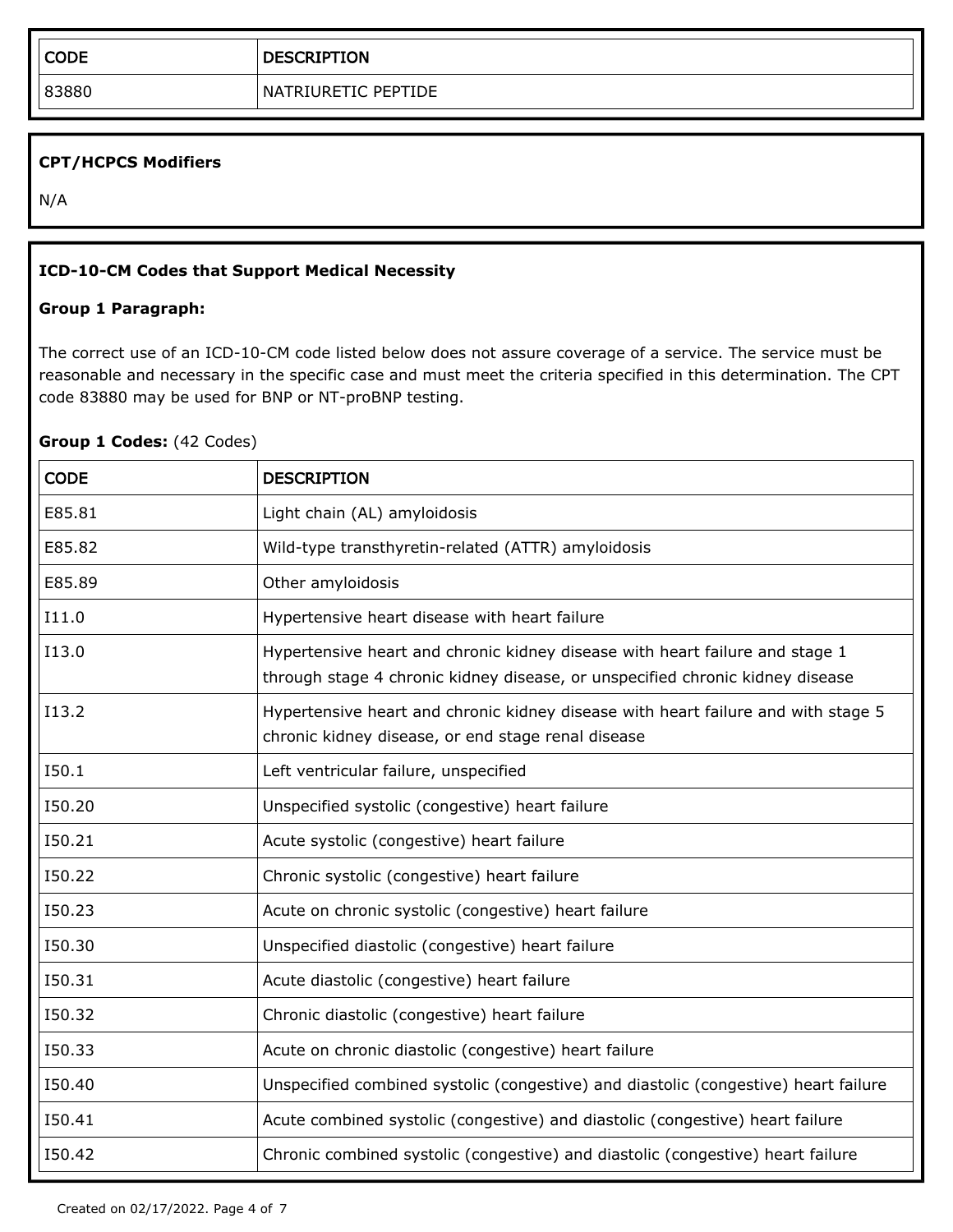| <b>CODE</b> | <b>DESCRIPTION</b>                                                                          |
|-------------|---------------------------------------------------------------------------------------------|
| I50.43      | Acute on chronic combined systolic (congestive) and diastolic (congestive) heart<br>failure |
| 150.810     | Right heart failure, unspecified                                                            |
| I50.811     | Acute right heart failure                                                                   |
| 150.812     | Chronic right heart failure                                                                 |
| 150.813     | Acute on chronic right heart failure                                                        |
| 150.814     | Right heart failure due to left heart failure                                               |
| I50.82      | Biventricular heart failure                                                                 |
| I50.83      | High output heart failure                                                                   |
| I50.84      | End stage heart failure                                                                     |
| I50.89      | Other heart failure                                                                         |
| I50.9       | Heart failure, unspecified                                                                  |
| J44.0       | Chronic obstructive pulmonary disease with (acute) lower respiratory infection              |
| J44.1       | Chronic obstructive pulmonary disease with (acute) exacerbation                             |
| J45.901     | Unspecified asthma with (acute) exacerbation                                                |
| J98.01      | Acute bronchospasm                                                                          |
| R06.00      | Dyspnea, unspecified                                                                        |
| R06.01      | Orthopnea                                                                                   |
| R06.02      | Shortness of breath                                                                         |
| R06.03      | Acute respiratory distress                                                                  |
| R06.09      | Other forms of dyspnea                                                                      |
| R06.2       | Wheezing                                                                                    |
| R06.82      | Tachypnea, not elsewhere classified                                                         |
| R06.89      | Other abnormalities of breathing                                                            |
| R06.9       | Unspecified abnormalities of breathing                                                      |

**ICD-10-CM Codes that DO NOT Support Medical Necessity**

**Group 1 Paragraph:**

N/A

#### **Group 1 Codes:**

N/A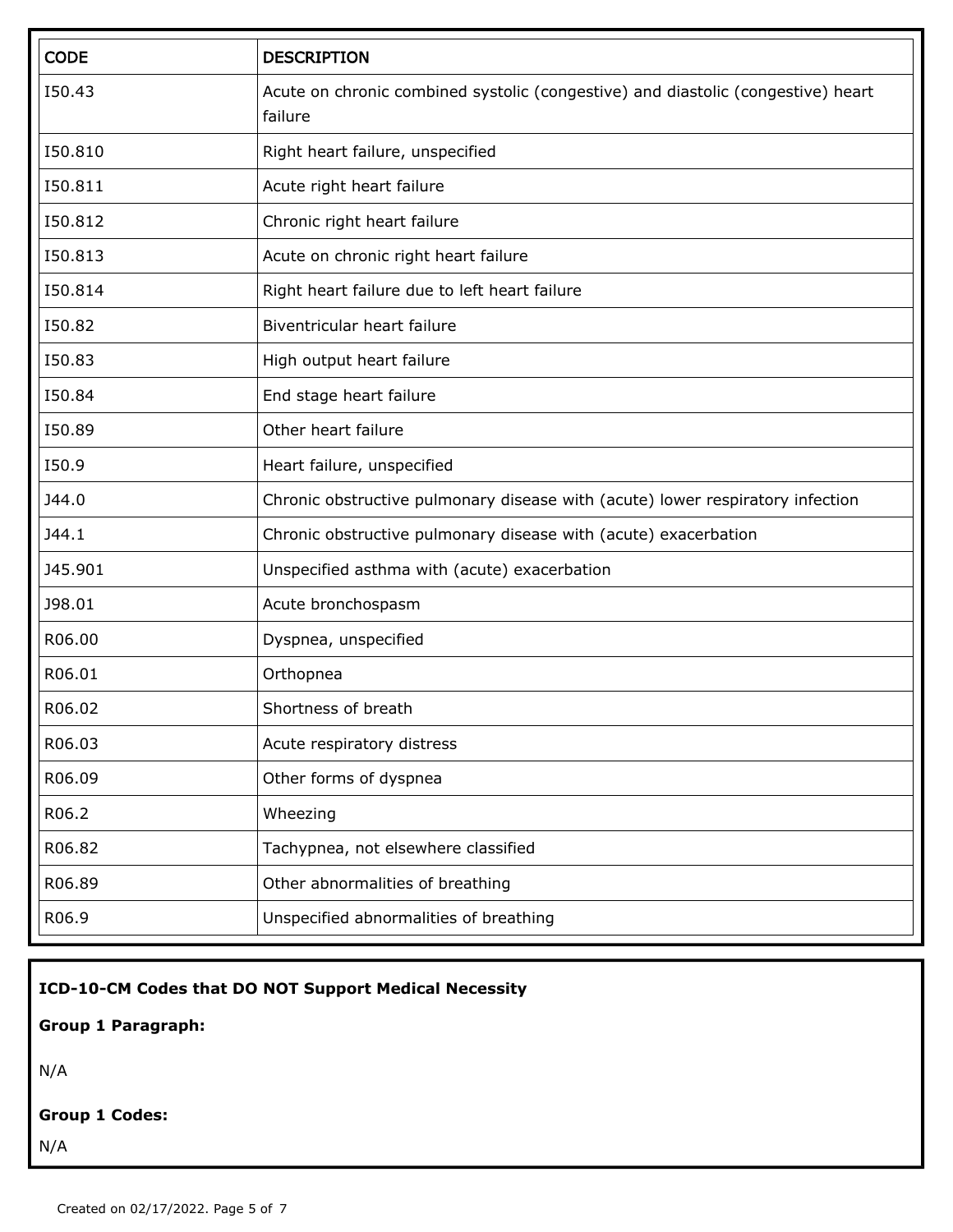#### **Additional ICD-10 Information**

N/A

#### **Bill Type Codes**

Contractors may specify Bill Types to help providers identify those Bill Types typically used to report this service. Absence of a Bill Type does not guarantee that the article does not apply to that Bill Type. Complete absence of all Bill Types indicates that coverage is not influenced by Bill Type and the article should be assumed to apply equally to all claims.

N/A

#### **Revenue Codes**

Contractors may specify Revenue Codes to help providers identify those Revenue Codes typically used to report this service. In most instances Revenue Codes are purely advisory. Unless specified in the article, services reported under other Revenue Codes are equally subject to this coverage determination. Complete absence of all Revenue Codes indicates that coverage is not influenced by Revenue Code and the article should be assumed to apply equally to all Revenue Codes.

N/A

#### **Other Coding Information**

N/A

## **Revision History Information**

N/A

## **Associated Documents**

**Related Local Coverage Documents**

**LCDs**

[L33573 - B-type Natriuretic Peptide \(BNP\) Testing](./lcd.aspx?lcdId=33573&ver=24) 

**Related National Coverage Documents**

N/A

**Statutory Requirements URLs**

N/A

#### **Rules and Regulations URLs**

N/A